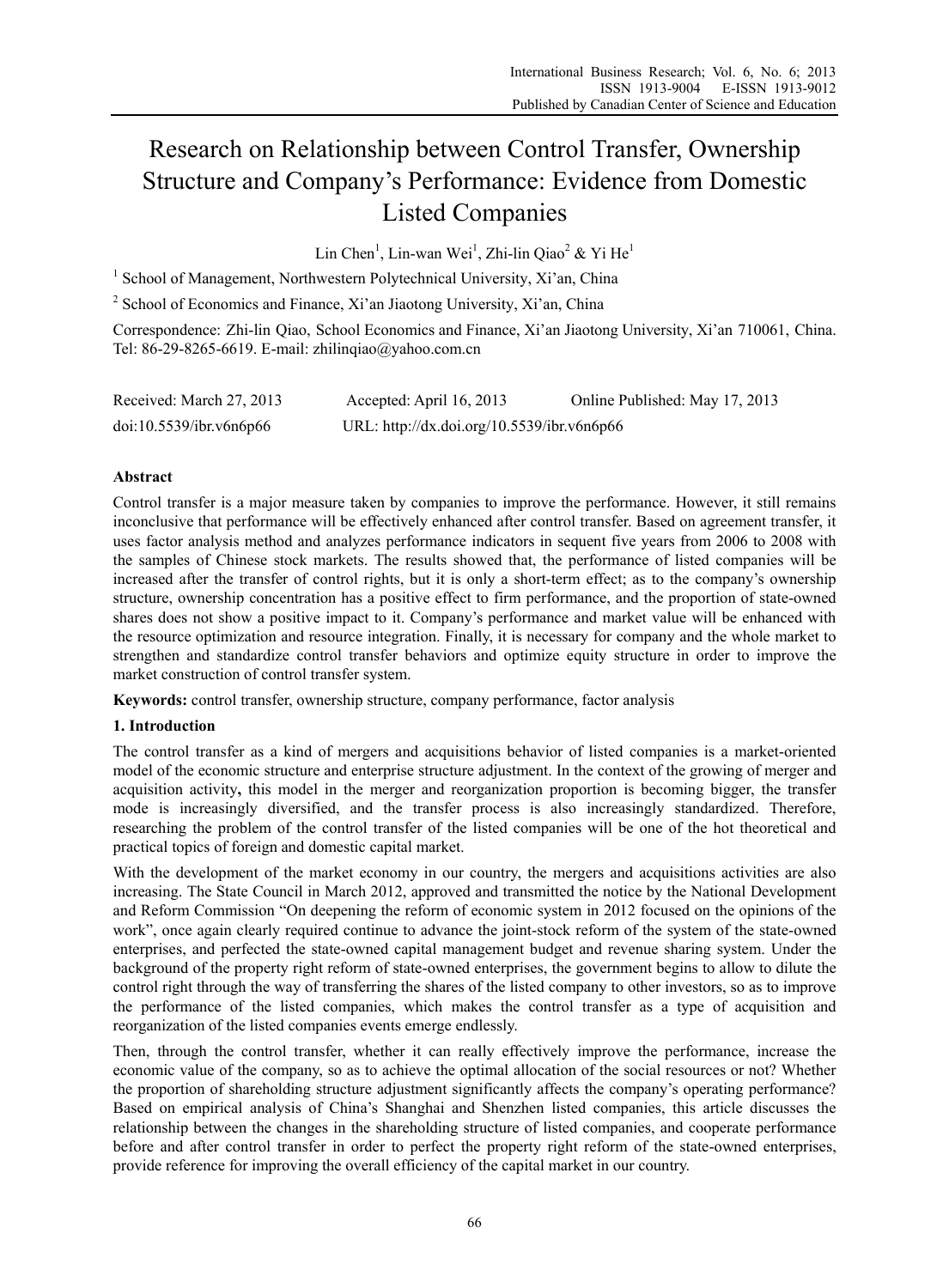#### **2. Literature Review**

In allusion to the impact on the performance of the company based on the control transfer of merger and acquisition behavior, scholars have launched a lot of researches, the conclusions are not consistent. Some scholars believe that the merger and acquisition activity improves the performance of the company, for example, Bradley et al found that after the control transfer, the amplification of the shareholder's income at different time range are different, but the lowest growth rate is not less than 19%, which states that the shareholder value has significantly increased after the merger(Bradley et al., 1988). Kaplan's empirical research results show that after the implementation of the management buy-out activity, the business income, net cash flow and other financial indicators than before the acquisition have increased to a great extent, which confirmed the positive effect of the merger and acquisition activity on the corporate performance and shareholder wealth (Kaplan, 1989). But some other scholars have a negative view on the merger and acquisition activity role**,** they think that the company performance does not rise but fall instead after the control transfer, such as Bhagat et al found that the cumulative excess return ratio of the listed company is falling from 29.3% in the fifth day before the merger and acquisition event to 0.65% in the fifth day after the merger and acquisition event, the falling range is amazing (Bhagat et al., 2001). In addition, the results of the Magenheim and Mueller's match inspection and the conclusions of the research by Agrawal et al. all indicate that the corporate operating performance after acquisition and reorganization is worse instead (Agrawal et al., 2012; Coffee Jr et al., 1988). Otherwise the case studies on the mergers and acquisitions of twenty Chinese listed companies in Taiwan by Yeh and Hoshino also show that the acquiring company has an obvious decline in profitability after the merger and acquisition (Yeh & Hoshino, 2000). Still some other scholars believe that the effects of the control transfer of mergers and acquisitions on corporate performance in fact is not significant, as Ravenscraft etc use the operating earnings before interest and taxes and the total assets, the cash flow and the sales income these two ratios to compare with the operating performance of the target company and the control samples in the same industry, concluded that the target company's operating performance before and after the acquisitions is neither improved nor worse (Ravenscraft & Scherer, 1987). The main reason causing these different findings is the difference of the study period and the sample selection. In addition, the difference of the different research methods is also one of the reasons forming different conclusions.

There is no unanimous conclusion about the relationship between ownership structure and firm performance. Some scholars believe that between the two there are positive correlations: Claessens's study about Czech Republic, as well as Claessens, Djankov, Fan and Lang's study about the shareholding structure of the companies in the East Asian region, shows these countries and regions' ownership structure of is highly concentrated, and positively correlated with the enterprise value (Claessens et al., 2002; Claessens et al., 1997). Pedersen and Thomsen inspect 435 large companies of 12 European countries and find that the company ownership concentration has significant positive correlation with their return on equity (Pedersen & Thomsen, 1999). Lins has the same conclusion from his study of thousands of companies in Germany, Japan and the United Kingdom (Lins & Servaes, 1999). But some scholars believe that there is no significant relationship between ownership structure and firm performance: Demsetz and Lehn inspect 511 large U.S. companies and found that ownership concentration is not related to business performance indicators and accounting indicators (Demsetz & Lehn, 1985). McConnel & Servaes select 1,093 companies in 1976 and 1,173 companies in 1986 in the United States and find that proportions of the large shareholders is not related to the value of Tobin's Q, but they believe that the institutional ownership performs functions with that (McConnell & Servaes, 1990). Other researchers also question whether there is a link between ownership structure and firm performance. Cho examines the relationship of inside ownership, investment and corporate value, he find that ownership structure does not affect the value of the company. He concludes that it is the investment which affects the value of the company, and in turn, affects the ownership structure in the end (Cho, 1998). Davies, Hillier and McColgan use the data of 752 companies in the United Kingdom in 1996 and 1997 respectively to examine the relationship between management ownership and firm value (Tobin's Q) and find that both are bimodal curve (double the hump curve) (Davies et al., 2005).

As can be seen from the studies above, there is no unified point of view whether control transfer has a positive impact, a negative impact or has no impact on firm performance. As to the research methods, scholars like to choose market performance and use the methodology of event study to analyze, they pay more attention to analysis the changes of sample stocks returns before and after the transfer incidents. Event study require an effective capital market, the market should be unbiased with the influences of other factors in the study period. However, the development of China's securities market cannot meet the requirement of event study at present. Therefore, this paper will use accounting method which based on financial indicators. In order to get more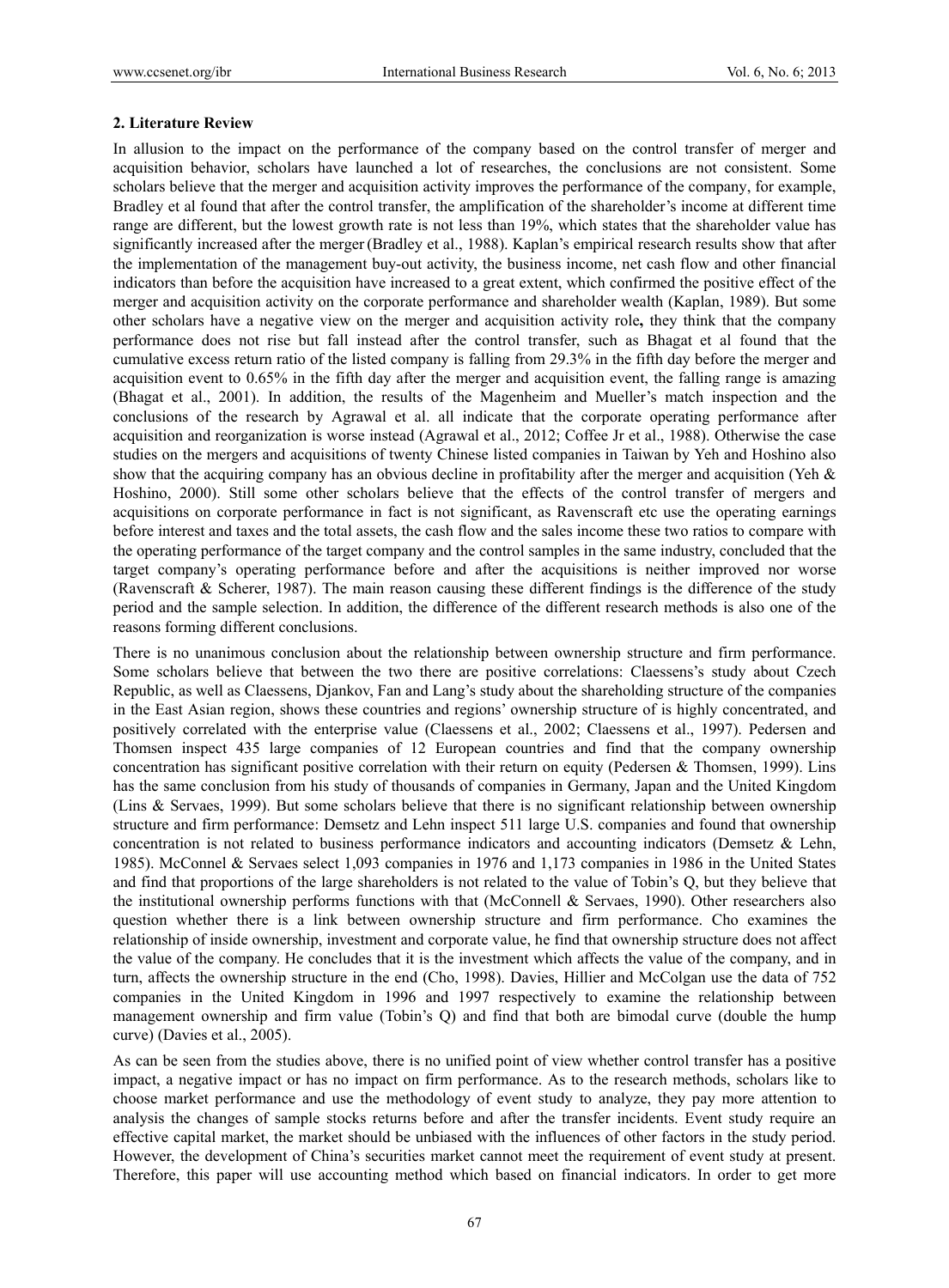objective conclusions, we select data of listed companies from stock markets of Shanghai and Shenzhen in China as samples to analysis the effect of control transfer to firm performance.

## **3. Research Hypothesis**

The listed company performance reflects the competitive position and competition situation of listed companies in the market. Influenced by a certain system background, the control transfer of China's listed companies not only has the general characteristics of acquisition and reorganization, but also has the distinctive Chinese characteristics. On the basis of western acquisition and reorganization theories, in combination with the practical situation of control transfer market in China, this paper puts forward the following analysis and assumptions.

The basic motivation of the behavior of corporate merger and acquisition is to seek the promotion and development of the enterprise. The traditional western acquisition and reorganization theories think that the behavior of acquisition and reorganization has the advantages of enlarging the scale of production and operation, improving the industry strategic position of the enterprise, gaining advanced manufacturing technology and management, enhancing the brand influence, and helping implement the diversified strategy. The acquisition and reorganization event in China also has its special system background. Firstly, the mergers and acquisitions of state-owned enterprises are mainly dominated by the government. Their purpose is to reverse the loss of enterprise, to reduce the burden of national finance and government management. Secondly, with the continuous development of Chinese capital market, in the control right market besides state-owned enterprises account for a certain proportion, private enterprises and foreign capital also gradually increase. The subjects of mergers and acquisitions begin to tend to diversification, which is beneficial to promote the separation of government and enterprises, make the enterprise move towards the market truly, optimize the allocation of resources, and improve the corporate productivity. Therefore, whether from the perspective of the foreign acquisition and reorganization theory or from the special system background of China, it can be seen that the controlling shareholders have strong willingness to improve the company's operating performance. Based on the above analysis, this paper puts forward hypothesis H1.

H1: The business performance of listed company whose control right transferred will be significantly improved and promoted.

The purpose of merger and acquisition is to adjust and supple the resources, so as to attain the best economic scale, and to achieve the optimal allocation of resources. After the control transfer occurs, all the resources of company will face the integration in large range, and because of the personnel and resources' adjustment could not immediately reach the designated position, which needs a transition period, so the effect of control transfer on corporate performance may have a lag in time, even shows the signs of decline. Thus, it puts forward hypothesis H2.

H2: At the initial stage of the control transfer, the improvement of the company's operating performances not obvious.

Shareholding structure has an important impact on the company's operating decisions, thereby affecting the operating performance after control transfer. After the 'stock right splitting reform' in China (2005), the ratio of state-owned shares has significantly decreased, while a substantial growth in the ratio of corporate shares appeared, and the ratio of circulating/tradable shares remained stable. With a special ownership structure of listed companies in China, the institution for supervision and administration of state-owned assets, an agent of the state shares, cannot exert an active supervision and regulation on the state-owned shareholdings, which result in an absence of the state ownership in the business and a difficulty in making proper evaluation and effective supervision on managers. Therefore, we raise our third hypothesis H3.

H3: The proportion of state-owned shareholding cannot play a positive role on the corporate performance in control transfer.

Due to the current development status of China's capital market, the proportion of corporate shares and tradable shares (A shares) are both relatively low. In addition, since little cash dividends existing listed companies, corporate shareholders may have irrational behaviors departure from the value of the company objectives for pursuing their selfish goals. On the other hand, tradable shareholders tend to pursue short-term arbitrage purposes, and showed less interests on the cooperate performance resulting from control transfer, which means they have strong speculations. Therefore, we rise our forth hypothesis H4.

H4: The proportion of corporate shares and tradable shares (A shares) do not significantly affect the cooperate performance in control transfer.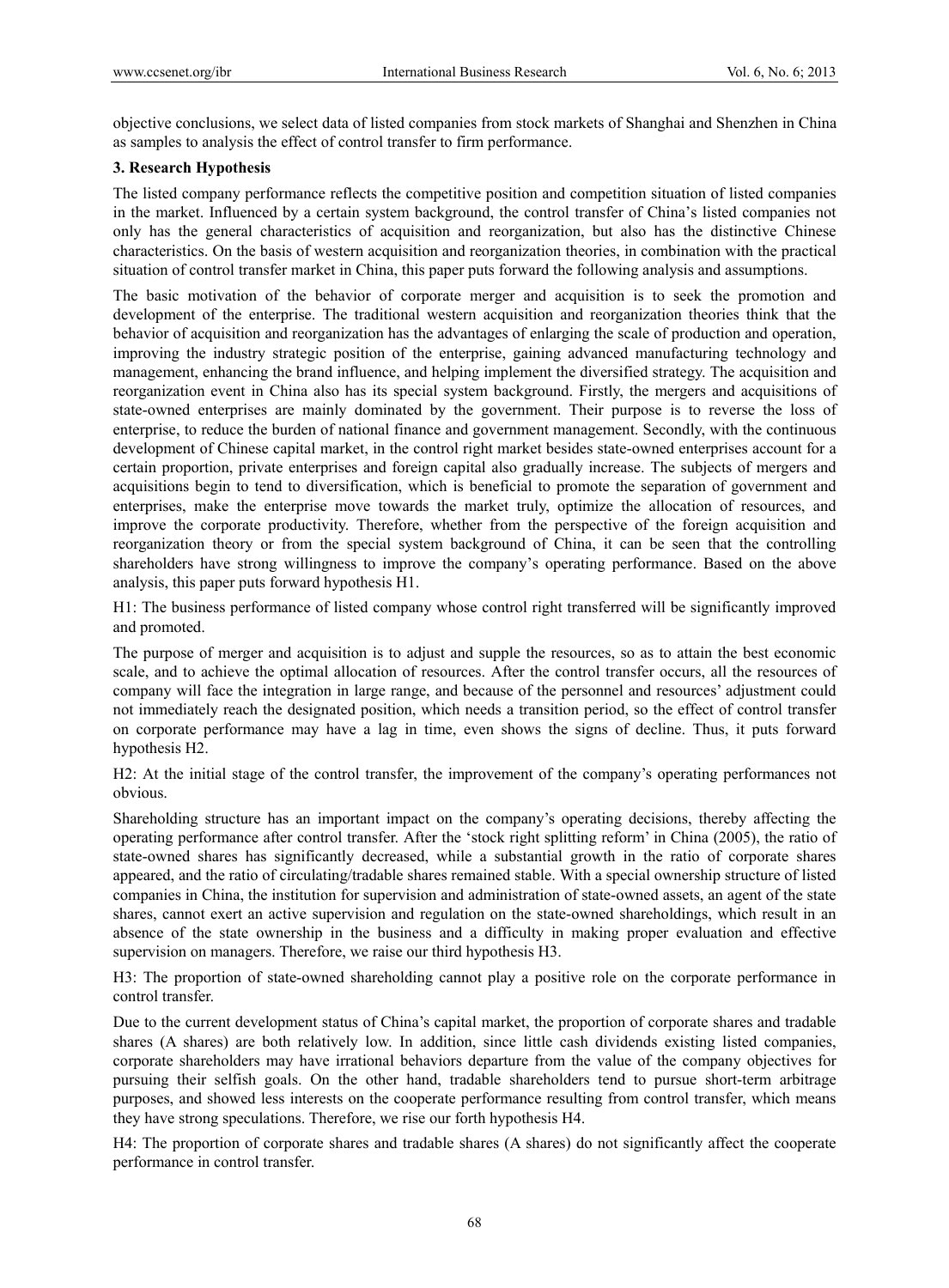The small shareholders of the company are usually very scattered. Due to the presence of monitoring costs, it is difficult for small shareholders to exert any effective supervision and control on the decision of company's merger and acquisition (M & A). Large shareholders desired more to supervise the managers to maximize enterprise value when making M  $\&$  A decisions. Therefore, when other cases are in similar situations, the ownership concentration or the presence of large shareholders is conducive to the effective supervision of the control transfer behavior, and thus help to improve corporate performance. Therefore, we raise our fifth hypothesis H5.

H5: The proportion of the largest shareholder and the top five shareholders, the degree of ownership concentration can generate significant positive impact on the cooperate performance in control transfer.

## **4. Research Design**

## *4.1 Time Window*

China Securities Regulatory Commission announced to launch the pilot reform of equity division in 2005. Equity division reform had basically been completed by the end of 2007, after that the control transfer's behavior of listed companies in our country shows different characteristics compared with the previous stage. It also has a higher degree of marketization. Because the Tai'an CSMAR financial database can provide the latest integrated until 2011 financial data, this article chooses the listed companies whose control right are transferred in the sequent there years from 2006 to 2008 as the research objects to conduct study, thereby to make it more practical significance and effectiveness. This paper chooses the sequent five years from the year before control transfer to the third year after control transfer as the time window of the performance changes before and after the control transfer.  $T_{-1}$  represents the year before control transfer,  $T_0$  represents the control transfer year,  $T_1$  represents the year after control transfer, T<sub>2</sub> represents the second year after control transfer, and  $T_3$  represents the third year after control transfer (shown in table 1).

Table 1. Inspection period of samples

| Year | Inspection Period                                                    |
|------|----------------------------------------------------------------------|
| 2006 | $T_{-1}$ -2005; $T_0$ -2006; $T_1$ - 2007; $T_2$ -2008; $T_3$ - 2009 |
| 2007 | $T_{-1}$ -2006; $T_0$ -2007; $T_1$ -2008; $T_2$ -2009; $T_3$ -2010   |
| 2008 | $T_{-1}$ -2007; $T_0$ -2008; $T_1$ -2009; $T_2$ -2010; $T_3$ -2011   |

## *4.2 Sample Selection and Data Sources*

In order to avert some abnormal data to impact the result, according to the following conditions to eliminate and filter the samples:

(1) The Sample is these companies that the first largest shareholder changed (Eliminate only the first largest shareholder is changed, but the actual controller has not changed), and approved by the State-owned Assets Supervision and Administration Commission or complete the control transfer in the same year. The transfer means is negotiating transfer (transfer with compensation), not including these forms of judicial rulings, auction or free transfer.

(2) The Sample Firms have listed a year ago before the event of control transfer (The sample is included in the year which the equity transfer day is located in).

(3) To eliminate these companies that the first large shareholder changed again within three years after control transfer.

(4) To eliminate these companies that after the transfer control, the industry classification is changed within the time window. This method can reduce to some extent the influence of these control transfer events for the purpose of cross-industry backdoor listings on the research results.

(5) To eliminate these companies, reducing the effects caused by their financial condition or other condition being abnormal on the research results.

(6) Excluding the financial listed companies, this category of listed companies is different from others in other industries; its financial statements have a certain degree of particularity, so it should be eliminated.

After screening, this paper finally chooses 61 listed companies as research samples. Research data is from the Tai'an CSMAR financial database, and the statistical analysis software is SPSS17.0.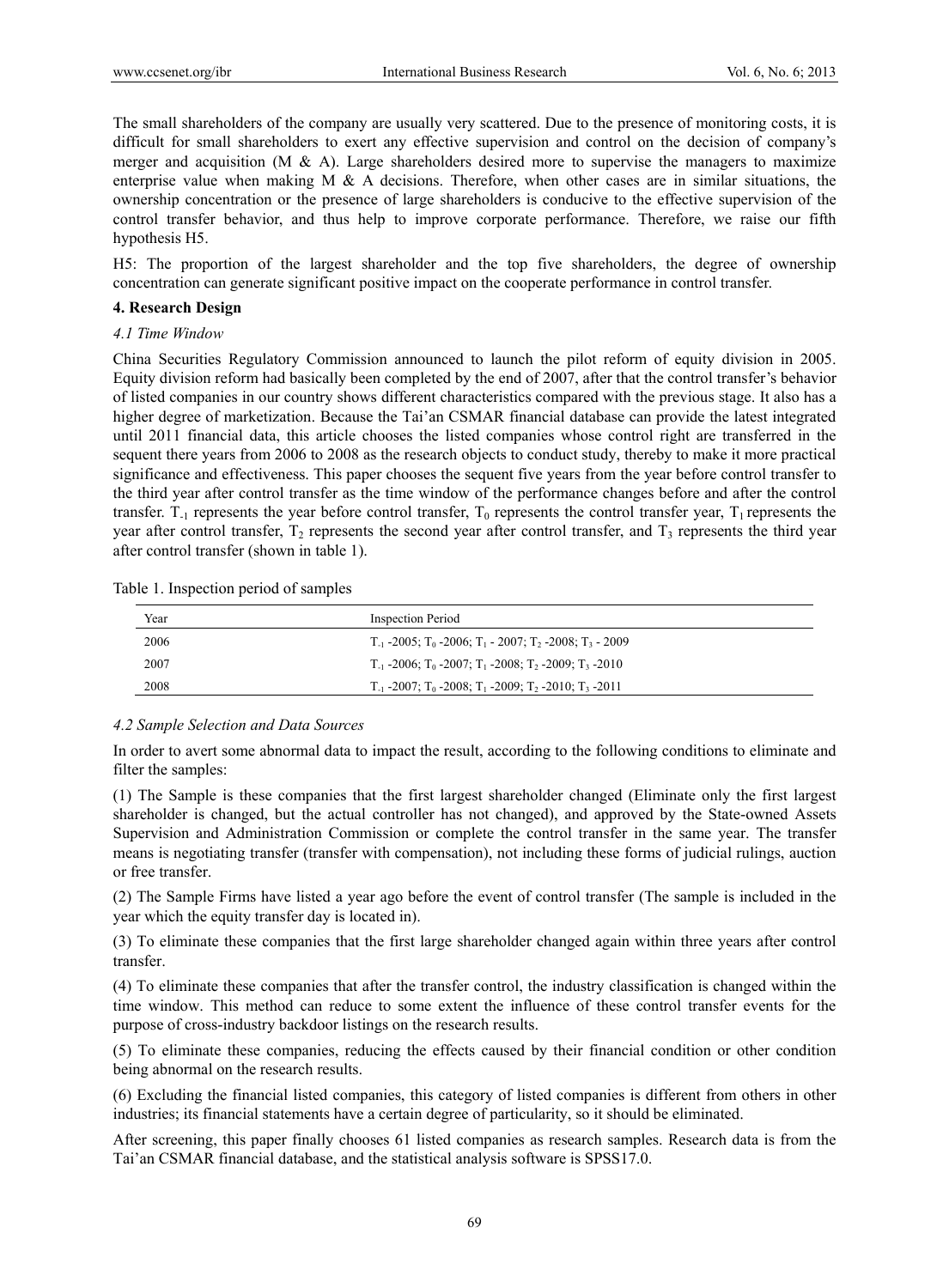#### 4.3 Research Model

As the sum of proportion of state-owned shares, proportion of corporate shares and the proportion of tradable shares (A shares) is near 1, multicollinearity would exist when doing regression analysis in the same equation. So we separate the state-owned shares and the corporate shares and estimate two below-given systems of simultaneous equations:

$$
FP = \beta_0 + \beta_1 GJG + \beta_2 LTG + \beta_3 TOP5 + \beta_4 Herf_5 + X_1 SIZE + \varepsilon
$$
 (1)

$$
FP = \beta_0 + \beta_1 FRG + \beta_2 F_1 + \beta_3 Herf_5 + X_1 SIZE + \varepsilon
$$
\n(2)

where the approximation of ERS is the measure of firm performance. We use data in table 2 as explanatory variables. In order to examine the influence precisely, we introduce firm size as control variables.

| Variable Symbol   | Variable's Meaning                                    |
|-------------------|-------------------------------------------------------|
| FP.               | Firm Performance (ERS)                                |
| F1                | Share proportion of the largest shareholder           |
| TOP <sub>5</sub>  | Share proportion of the top five largest shareholders |
| GJG               | Proportion of state-owned shares                      |
| <b>FRG</b>        | Proportion of corporate shares                        |
| LTG.              | Proportion of tradable shares (A shares)              |
| Herf <sub>5</sub> | Ownership concentration                               |

Table 2. Explanatory variables

#### **5. Empiric cal Analysis**

### 5.1 Control Transfer and Firm Performance

The paper selected four typical indexes of company operations such as debt paying ability, profit ability, development ability and cash operation ability as analysis variables. We evaluate the performances of control transferred listed companies by analyzing the variation trend of the mean value of the four typical indexes during the time window. The four economic indexes are asset-liability ratio  $(X1)$ , return on equity  $(X2)$ , total assets growth rate  $(X3)$  and operating cash flow per share  $(X4)$ ; Table 3 provides descriptive statistics for the sample firms within the time window.

|                | Time Window | $T_{-1}$ | 1 <sub>0</sub> |       | 1 <sub>2</sub> | 13     |
|----------------|-------------|----------|----------------|-------|----------------|--------|
| Index          |             | Mean     | Mean           | Mean  | Mean           | Mean   |
| X1             |             | .2297    | .2993          | .5507 | .2556          | .1728  |
| X <sub>2</sub> |             | $-1655$  | .0947          | .0647 | .0770          | .1088  |
| X3             |             | .3090    | 1.1154         | .5014 | 11.8727        | 7.8707 |
| X4             |             | .2807    | .2734          | .3311 | .2967          | .1962  |

Table 3. Descriptive statistics

Figure 1 shows the variation trends of the mean values of the indexes within the time window after data normalization.



Figure 1. Variation trends of normalized mean values of selected indexes within time window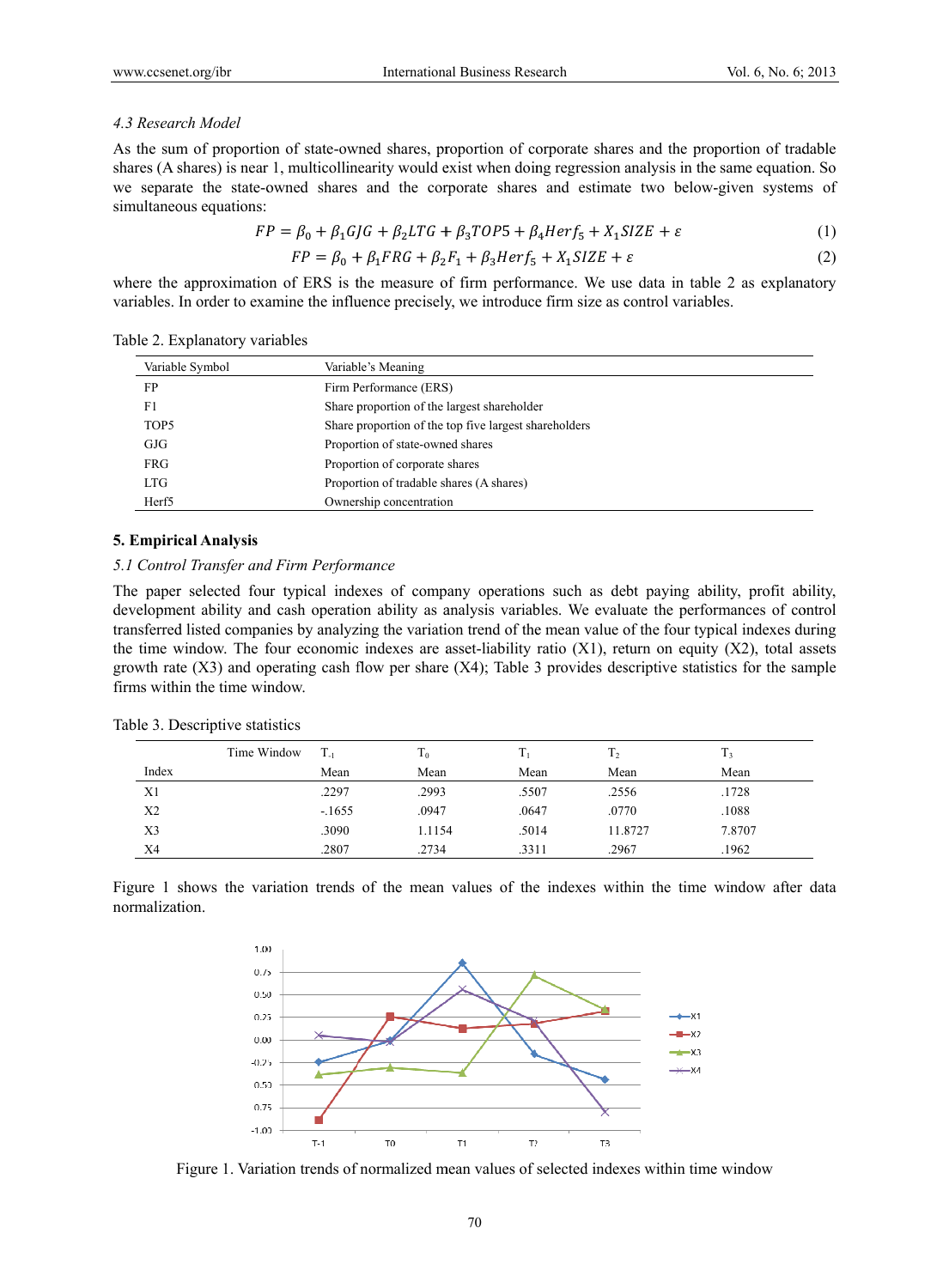As illustrated in Figure 1, the selected indicators showed gradually increasing trends within the study period, which indicated that the corporate performance of listed companies would be improved after control transfer. Thus the control transfer indeed bring some positive impacts on the company's corporate performance, therefore, the hypothesis H1 was confirmed. However, although these indicators performed upward trends at the early stage, they showed decreasing trends later on. In summary, there is a certain break-in period right after the control transfer and the influence of control transfer would appear gradually. Furthermore, such influence is generally short-term, which does not have a long-term continuity.

The firm performance rises at the beginning, and then reduces during a short time period. This paper argues that it may be caused by these following factors. First of all, the acquisition and reorganization theory and the theory of control right market both are based on effective market environment, while the effectiveness of China's capital market is still relatively weak. The degree of marketization of control transfer market is lower and there is an "only one big share" phenomenon in most equity structure of listed companies. After the control transfer of listed companies, these problems have not been fundamentally improved. Secondly, the negotiated acquisition is the main way of control transfer of listed companies in our country at present, under which background, the control transfer of listed companies may aims to deal the interests of both sides, rather than improve enterprise value. When selecting the samples, this paper as far as possible to eliminate the control transfer events of cross-industry backdoor listing, but cannot completely avoid the problem of back-door listing in the same industry. In the process of pursuing "shell resource", many acquirers do not make the transfer of control right effective, to help the listed company out of trouble. On the contrary, output the interests from the listed companies to the strong stock holder. Thirdly, the impact of government intervention in the control transfer process will increase the uncertainty of company's operating performance after control transfer. Although the related studies about merger and acquisition theory and control right market theory think that the transfer of corporate control right can effectively improve corporate performance, but considering the special system background and current situation of the capital market in China, in a short period the control transfer may be difficult to ensure the continuous improvement of corporate performance. Therefore, also need to further strengthen the supervision and improvement to the listed companies and the control right transfer market in our country.

## *5.2 Ownership Structure and Firm Performance*

Table 4 provides descriptive statistics for the sample firms within the time window.

| Variables  | N  | Minimum | Maximum | Mean      | Std. Deviation |
|------------|----|---------|---------|-----------|----------------|
| F1         | 61 | .0843   | .7303   | .341225   | .1570012       |
| TOP5       | 61 | .2054   | .8054   | .488832   | .1557444       |
| <b>GJG</b> | 61 | .0000   | .6592   | .157001   | .2189564       |
| <b>FRG</b> | 61 | .0000   | .6674   | .179313   | .2060105       |
| <b>LTG</b> | 61 | .2729   | 1.0000  | .626693   | .2245050       |
| Herf5      | 61 | 34.1530 | 41.6242 | 37.617484 | 1.5571526      |
| Firm Size  | 61 | 20.3136 | 22.8216 | 21.344662 | .7453316       |
| <b>ERS</b> | 61 | $-2702$ | 1.0400  | .242934   | .3456738       |

Table 4. Descriptive statistics

It can be seen from table 4 that the average proportion of state-owned shares is 15.7% while the minimum and maximum is 65.92% and 0, respectively. The average proportion of corporate shares is 17.93% while the maximum is 66.74%. The average proportion of tradable shares (A shares) is the largest among the three, about 62.67%. The mean value of largest shareholder of listed companies reaches 34.12%, and the maximum value is 73.03%. Compared with the other shareholders, the largest shareholder shows strong control ability. The top five largest shareholders' ratio is between 20.54% and 80.54%.

Table 5 present regression analysis results for the relationship between firm performance (ERS) and variables of ownership structure.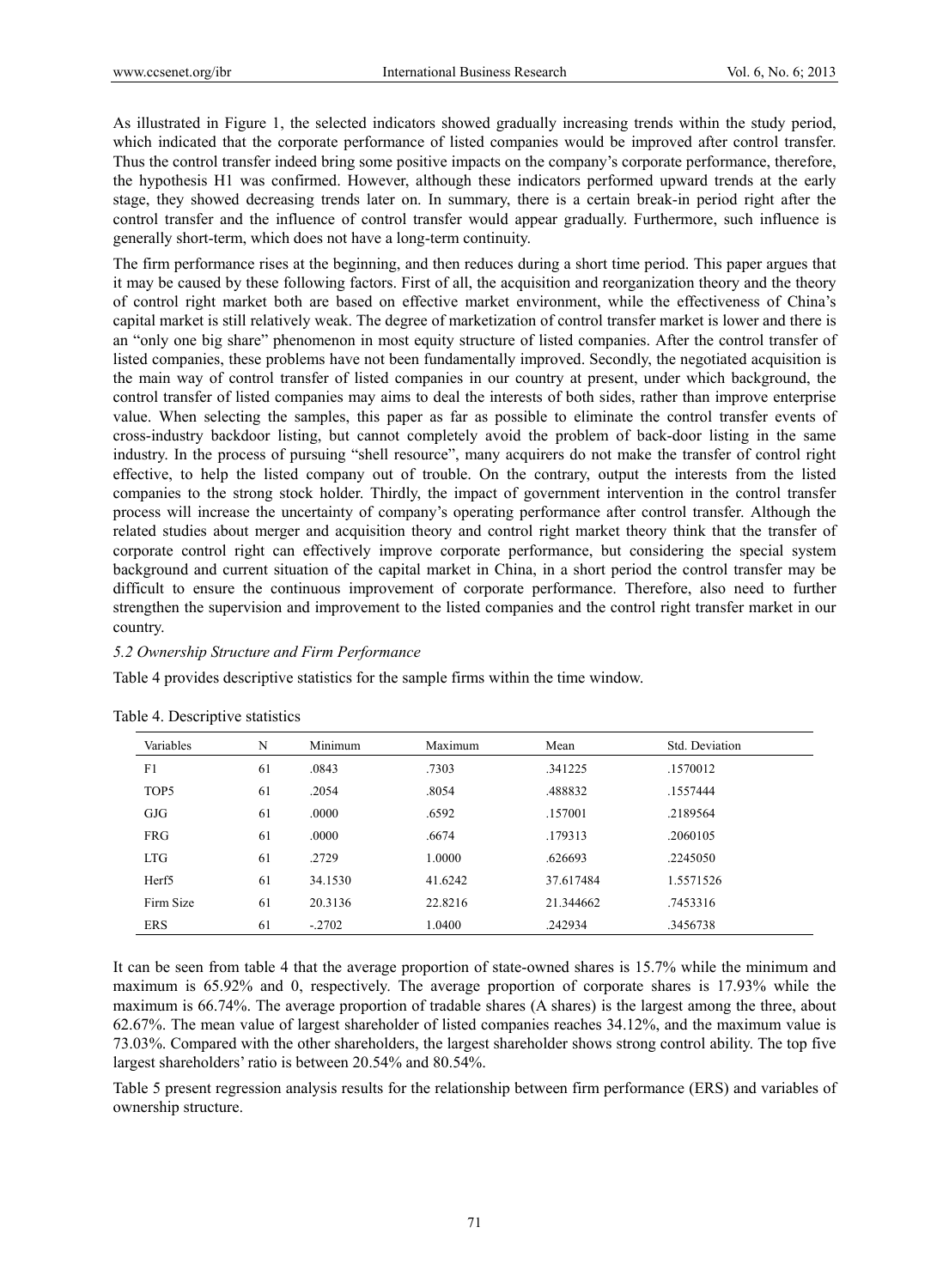| Model |                   | Unstandardized Coefficients |            | <b>Standardized Coefficients</b> | υ        | Sig. |
|-------|-------------------|-----------------------------|------------|----------------------------------|----------|------|
|       |                   | B                           | Std. Error | Beta                             |          |      |
| 1     | (Constant)        | $-3.858$                    | 1.126      | --                               | $-3.426$ | .001 |
|       | GJG               | $-.443$                     | .200       | $-.281$                          | $-2.221$ | .031 |
|       | <b>LTG</b>        | .172                        | .227       | .112                             | .759     | .451 |
|       | TOP <sub>5</sub>  | 1.439                       | .343       | .648                             | 4.195    | .000 |
|       | Herf <sub>5</sub> | .129                        | .043       | .582                             | 3.033    | .004 |
|       | Firm Size         | .385                        | .078       | .831                             | 4.919    | .000 |
| 2     | (Constant)        | $-3.422$                    | 1.183      | --                               | $-2.893$ | .005 |
|       | <b>FRG</b>        | .177                        | .201       | .105                             | .880     | .383 |
|       | F1                | .563                        | .292       | .256                             | 1.925    | .059 |
|       | Herf <sub>5</sub> | .094                        | .043       | .423                             | 2.168    | .035 |
|       | Firm Size         | .327                        | .084       | .705                             | 3.876    | .000 |

#### Table 5. Regression analysis

The regression analysis reveals that the proportion of state-owned shares of corporate performance which shows negative influence at the level of 5% cannot play a positive role on the corporate performance in control transfer. H3 is confirmed. The significant coefficients of the proportion of tradable shares (A shares) is 0.451, indicates that it has no relationship with firm performance after control transfer events; although the result of proportion of corporate shares shows some positive influence, but it is not significant, so H4 is confirmed. Both of the share proportion of the top five largest shareholders and the ownership concentration show significant positive impacts on firm performance, the significant coefficients are 0.000 and 0.004, respectively. As to the share proportion of the largest shareholder, the result is 0.059, indicating no significant relationship. H5 is partly confirmed.

To find the reasons for these phenomena, we believe that the shareholder structure of listed companies in China is confined by the organization system of the state, which causes a high proportion of state-owned shares and low proportions of corporate shares and tradable shares. In this context, the M & A activities are often non-market corporate behaviors; the target of government intervention, often accompanied with the government's policy objectives, is not objected to maximize the enterprise value. In addition, in the M & A process, preferential policies provided by the government cannot always meliorate the company's operating system and the competitiveness of companies is not actually improved. Since the corporate shares of listed companies cannot be freely circulated in the stock market, the dividend payout is the main way for their profits; however, the low proportion of corporate shareholders will lead to some irrational behavior to pursue their selfish goals and departure from the company's value target. After the share reform, the proportion of tradable shares has improved dramatically, and it will take some adaptation stage until it really plays an effective role.

#### **6. Conclusion**

In this article, we use China's Shanghai and Shenzhen listed companies as research objects, and did empirical analysis on ownership structure and the change of performance of listed companies before and after the control transfer. The following conclusions were obtained from the empirical analysis:

(1) After the control transfer, the performance of companies will be significantly improved, namely the control transfer event will exert a positive impact on corporate performance.

(2) The impact of control transfer on corporate performance has a break-in period before existence, and it is not of persistence.

(3) A decline in the proportion of state-owned shares will cause a corresponding increase in the company's operating performance after control transfer. The improvement of five largest shareholding ratio and ownership concentration will exert positive effect in enhancing the performance of listed companies.

(4) To prolong the active effect of control transfer, further regulation of the behavior of control transfer is required in China, as well as optimization on the ownership structure and improvement in market building of control transfer.

In summary, a long-term run-in period of management and industrial adaption occurs in the operation and management of listed companies after the control transfer. The existence of such a period may not decline the corporate performance or affect the effectiveness of the control transfer. With the gradual optimization and integration of company's resources, the performance of the company and its market value will be enhanced.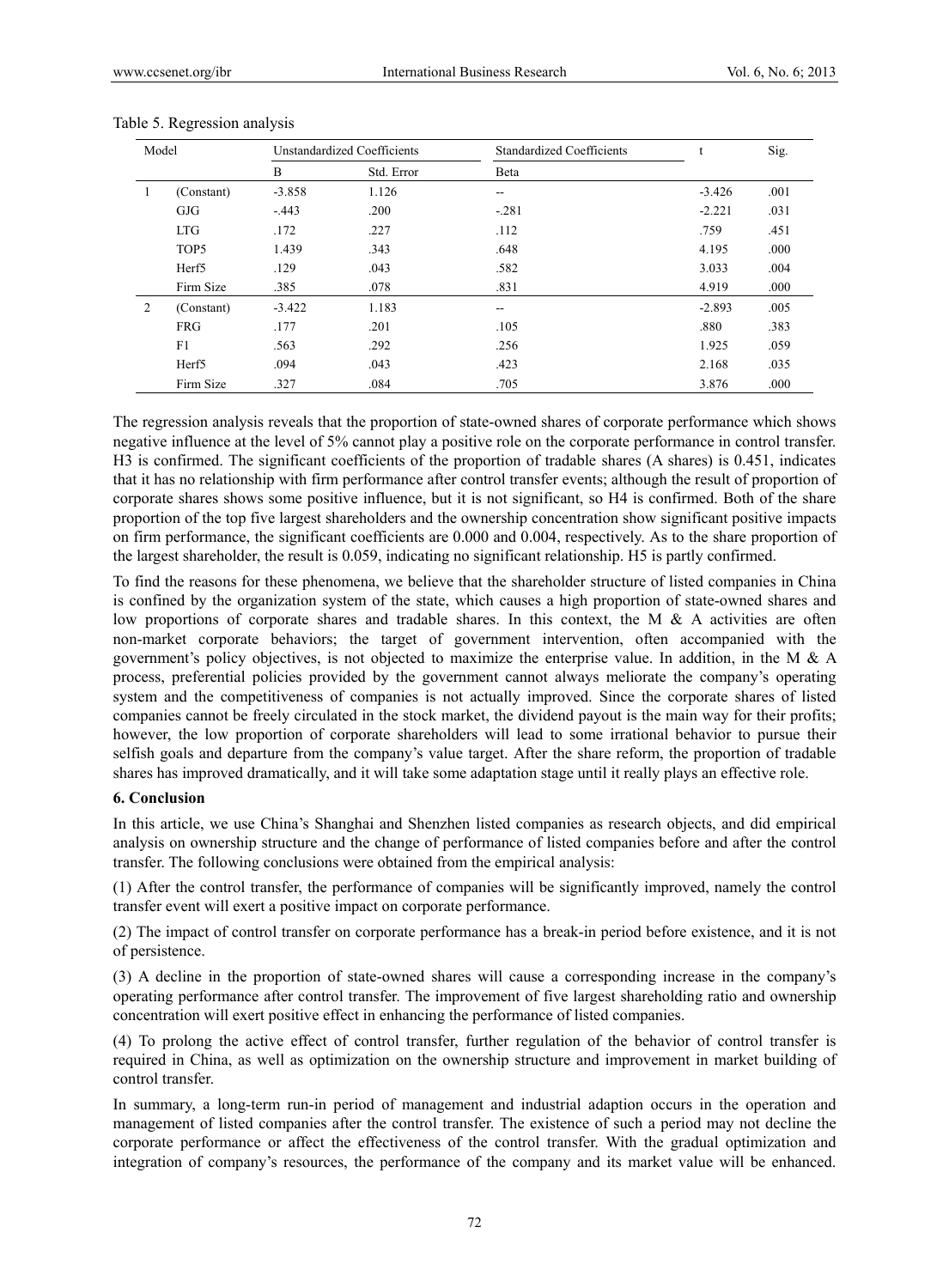However, the persistence of these positive effects is based on further regulation on the market of control transfer in China.

In addition, optimization of the ownership structure has become one of the keys to solve the governance problem of listed companies. View from the shareholding structure of the list companies which have already completed the 'stock right splitting reform' in China, we can see that the phenomenon of single-large shareholder continue to exist, which means the largest shareholder is still keeping in the controlling position. The existence of this phenomenon has a certain rationality, which meets the development of China's capital market at this stage. However, due to the dominance of largest shareholder, the medium and small shareholders lost their voting rights, and the non-tradable shareholdings result in a lack of competition mechanism in control transfer. Listed companies need to consider a further optimization on the ownership structure, and gradually diversify and rationalize the shareholding structure, in order to weaken the dominate control of the largest shareholder in listed companies. A competitive form of the company's control and balances among the subjects of property right are also required.

#### **Acknowledgements**

This research received financial support from National Natural Science Fund (71201125), National Social Science Fund (09CJY038), General Humanities Social Science Research Program of Ministry of Education (10XJC630002), Project of Soft Science of Shaanxi Province (2009KRM073), Humanities Social Science and Management Perking Fund of Northwest Polytechnical University (RW201208) are greatly acknowledged.

#### **References**

- Agrawal, A., Jaffe, J. F., & Mandelker, G. N. (2012). The Post Merger Performance of Acquiring Firms: A Re examination of an Anomaly. *The Journal of Finance, 47*(4), 1605-1621. http://dx.doi.org/10.1111/j.1540-6261.1992.tb04674.x
- Bhagat, S., Hirshleifer, D., & Noah, R. (2001). The Effect of Takeovers on Shareholder Value. *Yale University Working Paper*.
- Bradley, M., Desai, A., & Kim, E. H. (1988). Synergistic gains from corporate acquisitions and their division between the stockholders of target and acquiring firms. *Journal of Financial economics, 21*(1), 3-40. http://dx.doi.org/10.1016/0304-405X(88)90030-X
- Cho, M. H. (1998). Ownership structure, investment, and the corporate value: an empirical analysis. *Journal of Financial economics, 47*(1), 103-121. http://dx.doi.org/10.1016/S0304-405X(97)00039-1
- Claessens, S., Djankov, S., & Pohl, G. (1997). *Ownership and corporate governance: Evidence from the Czech Republic*. World Bank Publications.
- Claessens, S., Djankov, S., Fan, J. P. H., & Lang, L. H. P. (2002). Disentangling the incentive and entrenchment effects of large shareholdings. *The Journal of Finance, 57*(6), 2741-2771. http://dx.doi.org/10.1111/1540-6261.00511
- Coffee, Jr. J. C., Lowenstein, L., & Rose-Ackerman, S. (1988). *Knights, raiders, and targets: The impact of the hostile takeover*. USA: Oxford University Press.
- Davies, J., Hillier, D., & McColgan, P. (2005). Ownership structure, managerial behavior and corporate value. *Journal of Corporate Finance, 11*(4), 645-660. http://dx.doi.org/10.1016/j.jcorpfin.2004.07.001
- Demsetz, H., & Lehn, K. (1985). The structure of corporate ownership: Causes and consequences. *The Journal of Political Economy, 93*(6), 1155-1177. http://dx.doi.org/10.1086/261354
- Kaplan, S. (1989). The effects of management buyouts on operating performance and value. *Journal of Financial economics, 24*(2), 217-254. http://dx.doi.org/10.1016/0304-405X(89)90047-0
- Lins, K., & Servaes, H. (1999). International evidence on the value of corporate diversification. *The Journal of Finance, 54*(6), 2215-2239. http://dx.doi.org/10.1111/0022-1082.00186
- McConnell, J. J., & Servaes, H. (1990). Additional evidence on equity ownership and corporate value. *Journal of Financial economics, 27*(2), 595-612. http://dx.doi.org/10.1016/0304-405X(90)90069-C
- Pedersen, T., & Thomsen, S. (1999). Economic and systemic explanations of ownership concentration among Europe's largest companies. *International Journal of the Economics of Business, 6*(3), 367-381. http://dx.doi.org/10.1080/13571519984133